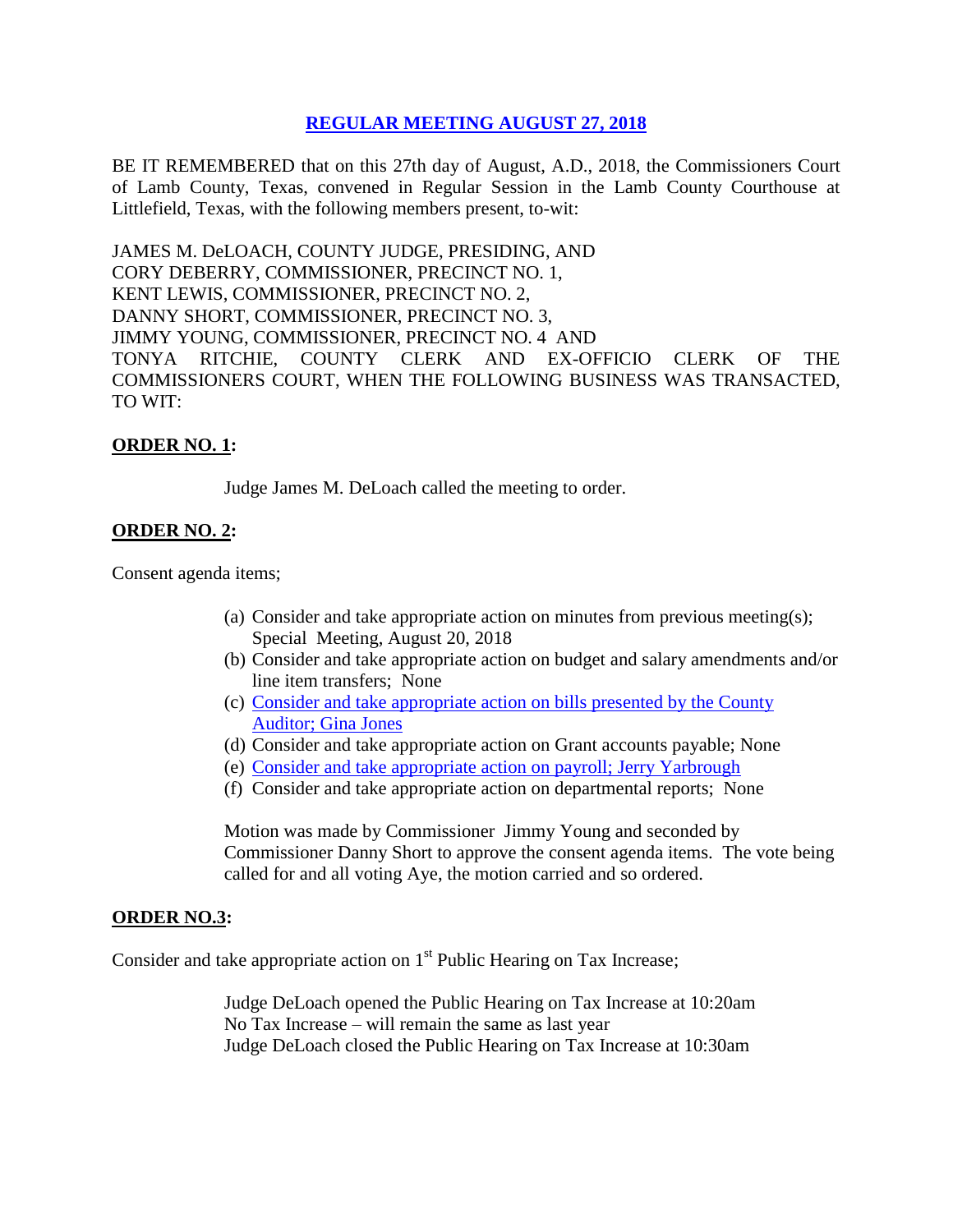# **ORDER NO.4:**

[Consider and take appropriate action on APRISS –Vine Service Agreement;](Links%202018-08-27-Regular/05%20APPRISS-VINE%20SERVICE%20AGREEMENT%20REGULAR%20MEETING%20AUGUST%2027,%202018.pdf)

Motion was made by Commissioner Danny Short and seconded by Commissioner Cory DeBerry to approve action on APRISS –Vine Service Agreement. The vote being called for and all voting Aye, the motion carried and so ordered.

# **ORDER NO.5:**

[Consider and take appropriate action on County Child Welfare Services Non-Financial](Links%202018-08-27-Regular/06%20COUNTY%20CHILD%20WELFARE%20SERVICES%20NON-FINANCIAL%20AGREEMENT%20REGULAR%20MEETING%20AUGUST%2027,%202018.pdf)  [Agreement;](Links%202018-08-27-Regular/06%20COUNTY%20CHILD%20WELFARE%20SERVICES%20NON-FINANCIAL%20AGREEMENT%20REGULAR%20MEETING%20AUGUST%2027,%202018.pdf)

> Motion was made by Commissioner Kent Lewis and seconded by Commissioner Jimmy Young to approve action on County Child Welfare Services Non-Financial Agreement. The vote being called for and all voting Aye, the motion carried and so ordered.

# **ORDER NO.6:**

Consider and take appropriate action [on Remote Monitoring and Management Agreement;](Links%202018-08-27-Regular/07%20REMOTE%20MONITORING%20AND%20MANAGEMENT%20AGREEMENT%20REGULAR%20MEETING%20AUGUST%2027,%202018.pdf)

Motion was made by Commissioner Jimmy Young and seconded by Commissioner Danny Short to approve action on Remote Monitoring and Management Agreement with Warren Computers. The vote being called for and all voting Aye, the motion carried and so ordered.

# **ORDER NO.7:**

[Consider and take appropriate action on Memorandum of Understanding between Texas](Links%202018-08-27-Regular/08%20MEMORANDUM%20OF%20UNDERSTANDING%20TEXAS%20A&M%20AGRILIFE%20EXTENSION%20SERVICE%20AND%20LAMB%20COUNTY%20REGULAR%20MEETING%20AUGUST%2027,%202018.pdf)  [AgriLife Extension Service and Lamb County for Information Technology;](Links%202018-08-27-Regular/08%20MEMORANDUM%20OF%20UNDERSTANDING%20TEXAS%20A&M%20AGRILIFE%20EXTENSION%20SERVICE%20AND%20LAMB%20COUNTY%20REGULAR%20MEETING%20AUGUST%2027,%202018.pdf)

> Motion was made by Commissioner Kent Lewis and seconded by Commissioner Danny Short to approve action on Memorandum of Understanding between Texas AgriLife Extension Service and Lamb County for Information Technology. The vote being called for and all voting Aye, the motion carried and so ordered

#### **ORDER NO.8:**

Consider and take appropriate action on Sheriff's Fees;

Motion was made by Commissioner Danny Short and seconded by Commissioner Jimmy Young to approve the Sheriff's Fees for 2019, being the same as 2018. The vote being called for and all voting Aye, the motion carried and so ordered